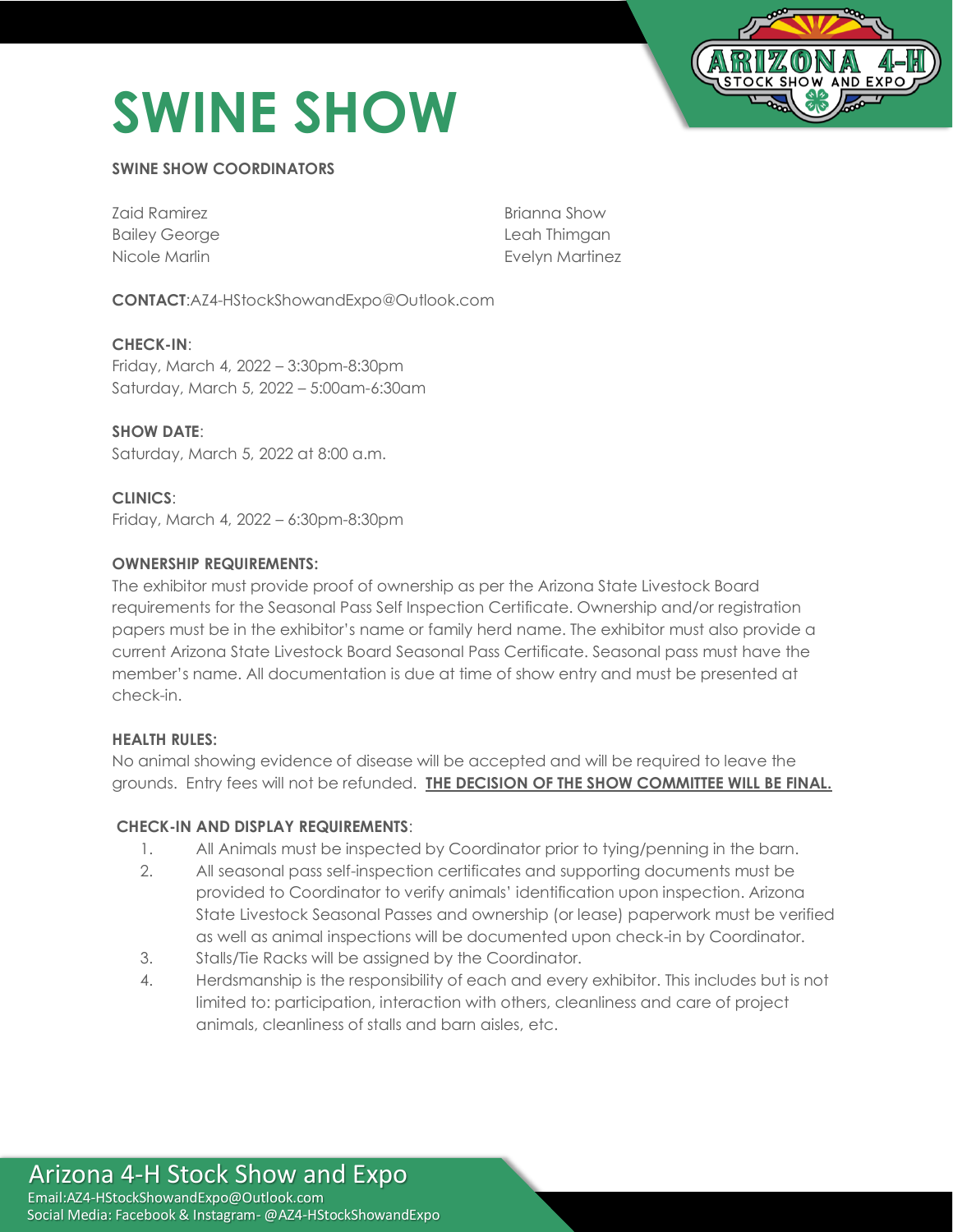

### **GROOMING**:

- 1. For this show, full-body clipping of animals will be optional due to season and variance in weather for exhibitors throughout the state.
- 2. Swine Exhibitors must adhere to the event dress code per their participating organization's requirements

### **EXHIBITOR RESPONSIBILITIES**:

- 1. The owner/exhibitor will take responsibility for the wellness and care of that animal(s) for the duration of the fair.
- 2. Parental assistance is limited to heavy lifting of equipment or supplies and intervention for safety of the animals, exhibitors, and the public. In cases where the exhibitor is not able to lift, properly handle equipment, or complete caretaking in a safe manner, an adult is allowed to assist. However, the child should be able to complete the task on their own with supervision of a parent or leader. Safety always comes first for members, the public, and animals.
- 3. Preparations for show need to be completed entirely by the exhibitor, parents may hold towels or brushes, even the animal if there is not a safe place to tie or secure them, but the member shall complete all the grooming on their own.
- 4. At all times, exhibition livestock shall be treated in a humane manner so as to protect the health, safety and welfare of the livestock and the consuming public. No person shall present for exhibition or exhibit an animal which he or she knows, or has reason to suspect, is affected with or has been exposed to a dangerously contagious or infectious disease, or illegal or non-approved use of drugs, medication and/or prohibited substance nor animals showing signs of malnutrition.

### **SWINE CLASS INFORMATION**:

### **Prospect**: up to 199lbs **Market**: 200lbs and up

Swine shall not exceed the weight limit of **300lbs**.Order of show will be determined by Coordinator and number of entries in each division. Classes will be divided according to weight for market, exhibitor age for showmanship, and overall number of entries. Exhibitors must show their own animal in Showmanship in order to participate. The Coordinator reserves the right to make any changes or split any class or classes as is deemed necessary.